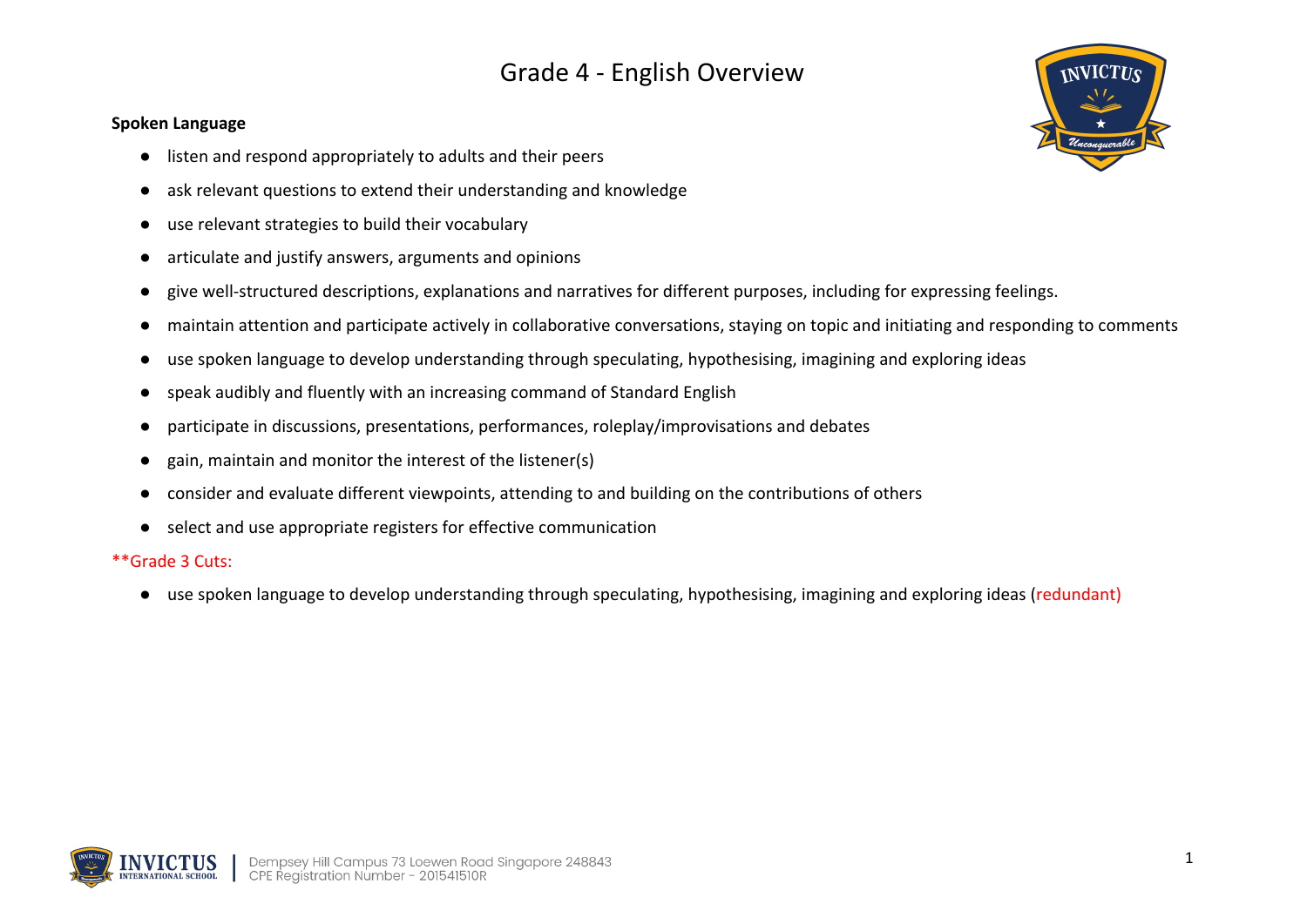

### **Reading**

### **Word Reading**

● apply their growing knowledge of root words, prefixes and suffixes (morphology and etymology), both to read aloud and to understand the meaning of new words that they meet. (for spelling and guided reading)

### **Comprehension**

Maintain positive attitudes to reading and an understanding of what they read by:

- i. continuing to read and discuss an increasingly wide range of fiction, non-fiction and reference books or textbooks
- ii. reading books that are structured in different ways and reading for a range of purposes
- iii. increasing their familiarity with a wide range of books, including myths, legends and traditional stories, modern fiction, and books from other cultures and traditions
- iv. recommending books that they have read to their peers, giving reasons for their choices
- v. identifying and discussing themes and conventions in and across a wide range of writing
- vi. making comparisons within and across books
- vii. learning a wider range of poetry by heart
- viii. preparing poems and plays to read aloud and to perform, showing understanding through intonation, tone and volume so that the meaning is clear to an audience

Understand what they read by:

- i. checking that the book makes sense to them, discussing their understanding and exploring the meaning of words in context
- ii. asking questions to improve their understanding

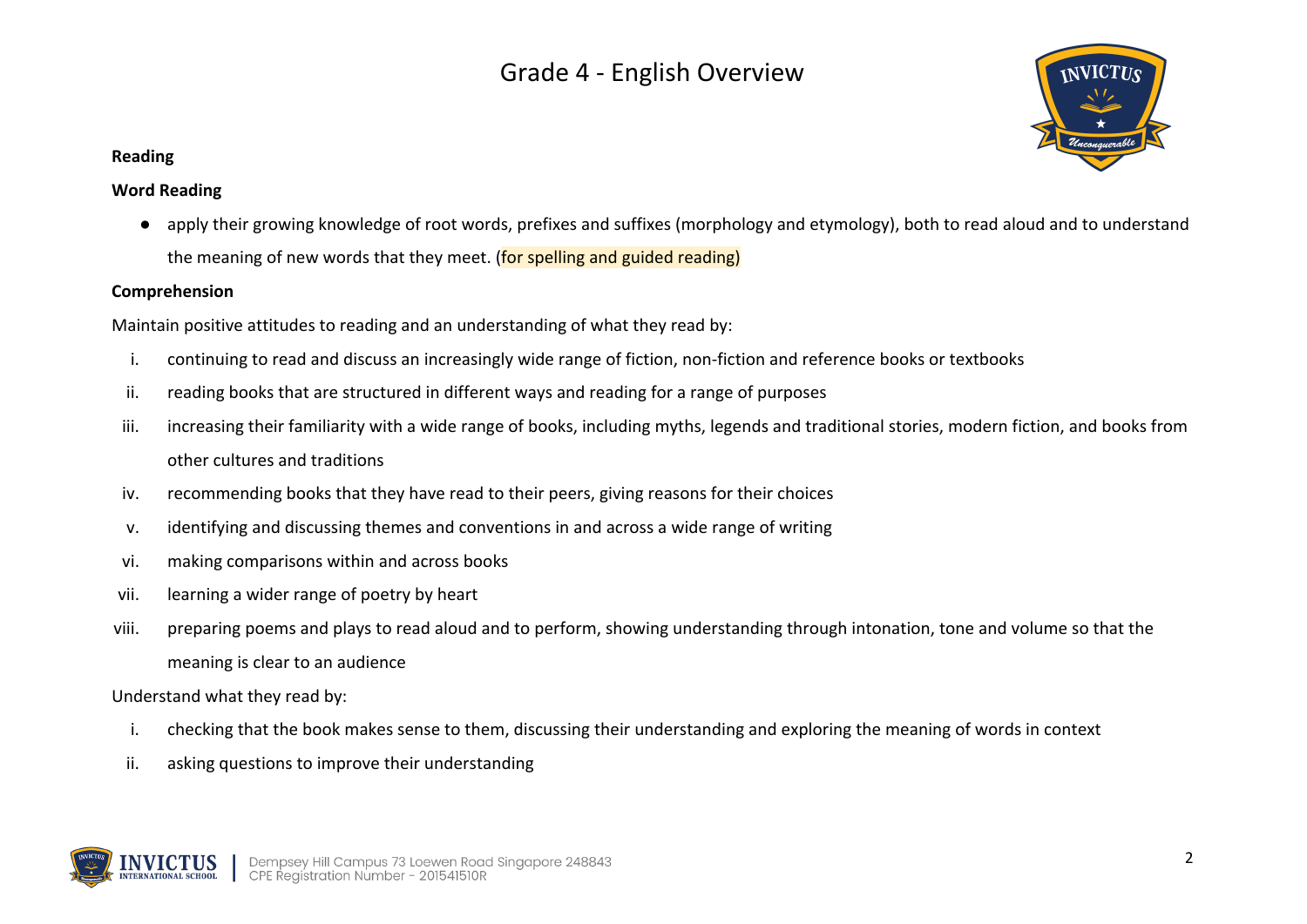- iii. drawing inferences such as inferring characters' feelings, thoughts and motives from their actions, and justifying in evidence
- iv. predicting what might happen from details stated and implied
- v. summarising the main ideas drawn from more than 1 paragraph, identifying key details that support the main ideas
- vi. identifying how language, structure and presentation contribute to meaning
	- discuss and evaluate how authors use language, including figurative language, considering the impact on the reader
	- distinguish between statements of fact and opinion
	- retrieve, record and present information from non-fiction
	- participate in discussions about books that are read to them and those they can read for themselves, building on their own and others' ideas and challenging views courteously
	- explain and discuss their understanding of what they have read, including through formal presentations and debates, maintaining a focus on the topic and using notes where necessary
	- provide reasoned justifications for their views.

### \*\*Grade 3 Reading Cuts:

i. identifying themes and conventions in a wide range of books (a bit too difficult for Grade 3)

### **Writing**

### **Spelling**

● use further prefixes and suffixes and understand the guidance for adding them



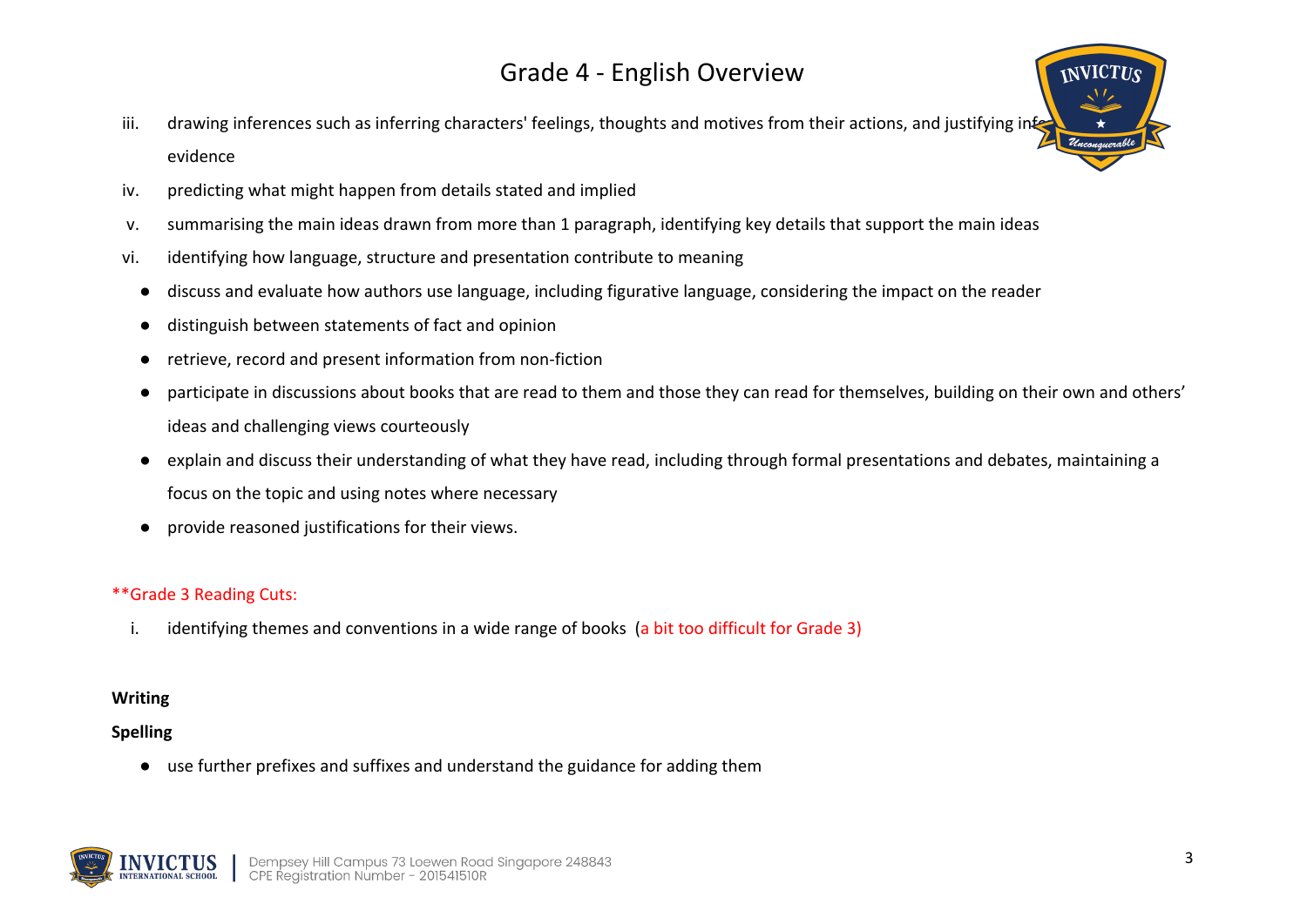- spell some words with 'silent' letters
- continue to distinguish between homophones and other words which are often confused
- use knowledge of morphology and etymology in spelling and understand that the spelling of some words needs to be learnt specifically
- use dictionaries to check the spelling and meaning of words
- use the first 3 or 4 letters of a word to check spelling, meaning or both of these in a dictionary
- use a thesaurus

### **Handwriting and Presentation**

- Pupils should be taught to write legibly , fluently and with increasing speed by:
- choosing which shape of a letter to use when given choices and deciding whether or not to join specific letters
- choosing the writing implement that is best suited for a task

### **Composition**

Plan their writing by:

- i. identifying the audience for and purpose of the writing, selecting the appropriate form and using other similar writing as models for their own
- ii. noting and developing initial ideas, drawing on reading and research where necessary
- iii. in writing narratives, considering how authors have developed characters and settings in what pupils have read, listened to or seen performed



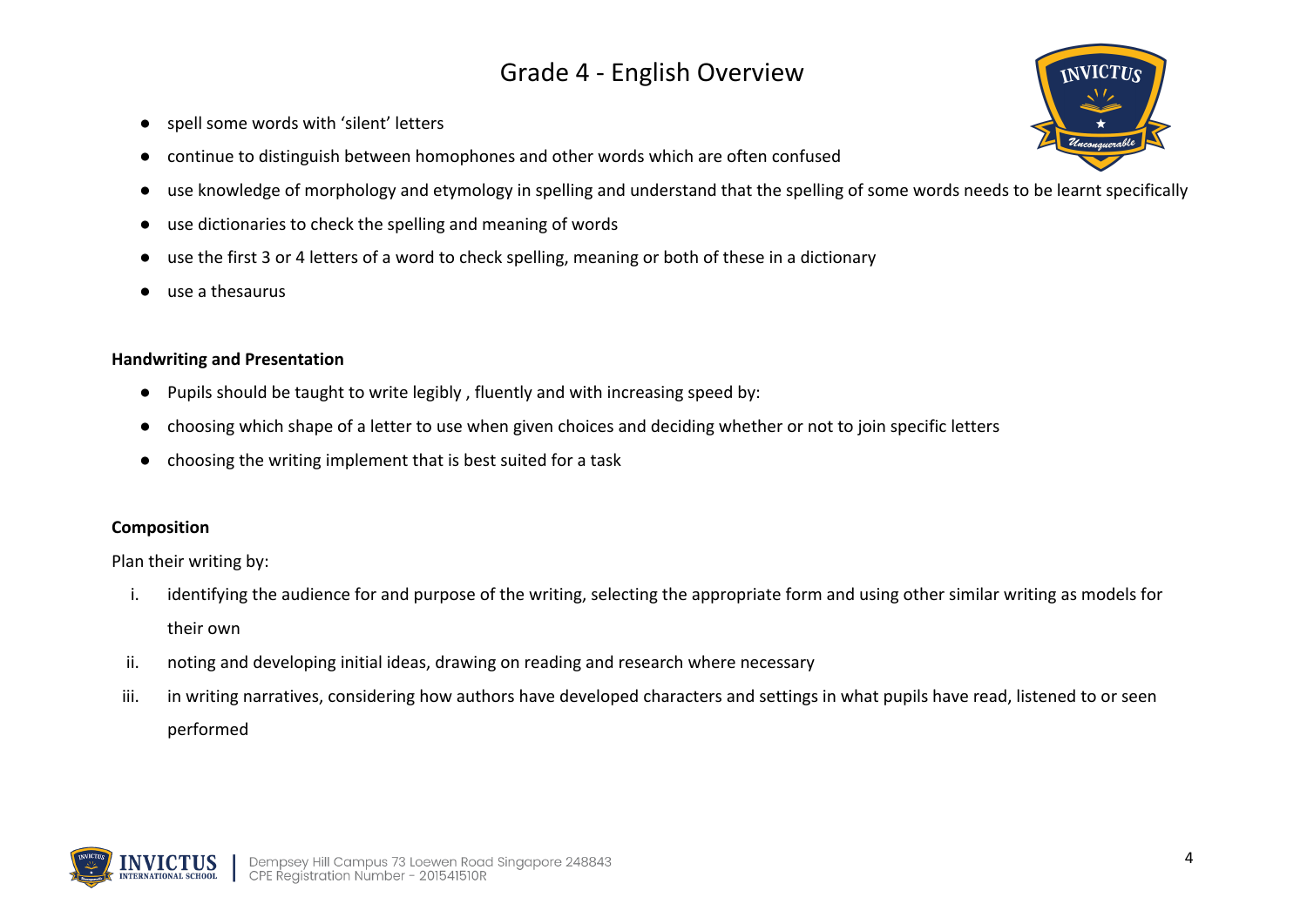Draft and write by:

- i. selecting appropriate grammar and vocabulary, understanding how such choices can change and enhance meaning
- ii. in narratives, describing settings, characters and atmosphere and integrating dialogue to convey character and advance the action
- iii. précising longer passages
- iv. using a wide range of devices to build cohesion within and across paragraphs
- v. using further organisational and presentational devices to structure text and to guide the reader

### Evaluate and edit by:

- i. assessing the effectiveness of their own and others' writing
- ii. proposing changes to vocabulary, grammar and punctuation to enhance effects and clarify meaning
- iii. ensuring the consistent and correct use of tense throughout a piece of writing
- iv. ensuring correct subject and verb agreement when using singular and plural, distinguishing between the language of speech and writing and choosing the appropriate register

proofread for spelling and punctuation errors

perform their own compositions, using appropriate intonation, volume, and movement so that meaning is clear.

### **Vocabulary, grammar & punctuation**

Develop their understanding of the concepts set out in Grade 4 Jolly Grammar by:

- i. recognising vocabulary and structures that are appropriate for formal speech and writing, including subjunctive forms
- ii. using passive verbs to affect the presentation of information in a sentence
- iii. using the perfect form of verbs to mark relationships of time and cause